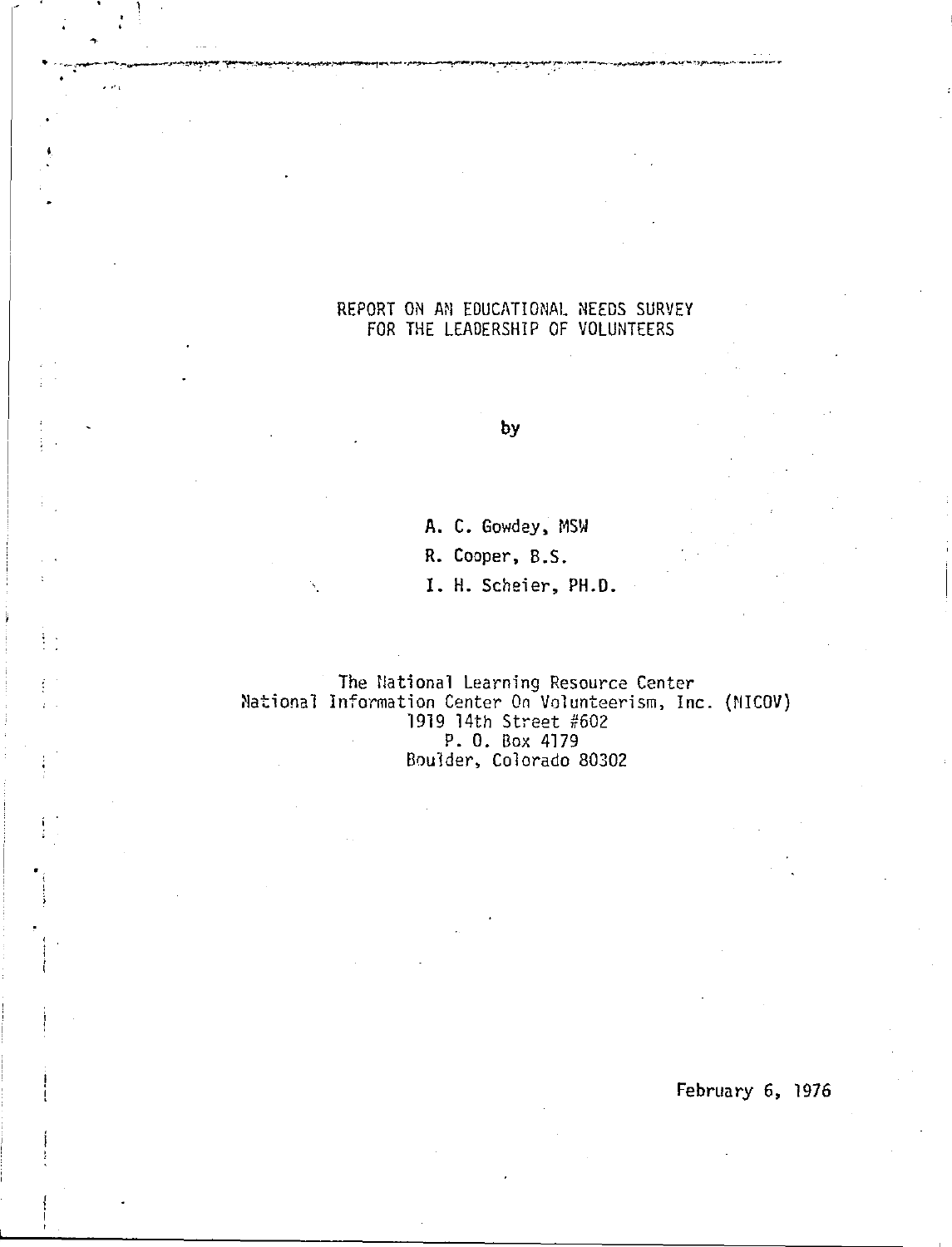# TABLE OF CONTENTS

|              |                               |  |  |  |  |  |  |  |  |  |  | Acknowledgments. page 1                    |  |
|--------------|-------------------------------|--|--|--|--|--|--|--|--|--|--|--------------------------------------------|--|
|              |                               |  |  |  |  |  |  |  |  |  |  |                                            |  |
|              |                               |  |  |  |  |  |  |  |  |  |  |                                            |  |
| Data Results |                               |  |  |  |  |  |  |  |  |  |  |                                            |  |
|              |                               |  |  |  |  |  |  |  |  |  |  | Demographics pages 8-11                    |  |
|              |                               |  |  |  |  |  |  |  |  |  |  |                                            |  |
|              | Educational Meeds, Goals, and |  |  |  |  |  |  |  |  |  |  | Preferred Learning Modalities. pages 12-14 |  |
|              |                               |  |  |  |  |  |  |  |  |  |  |                                            |  |
|              |                               |  |  |  |  |  |  |  |  |  |  |                                            |  |
|              |                               |  |  |  |  |  |  |  |  |  |  |                                            |  |
|              |                               |  |  |  |  |  |  |  |  |  |  | Bibliography pages $18-19$                 |  |
|              |                               |  |  |  |  |  |  |  |  |  |  |                                            |  |

 $\begin{bmatrix} 1 \\ 1 \\ 1 \end{bmatrix}$ 

 $\mathbf{r}$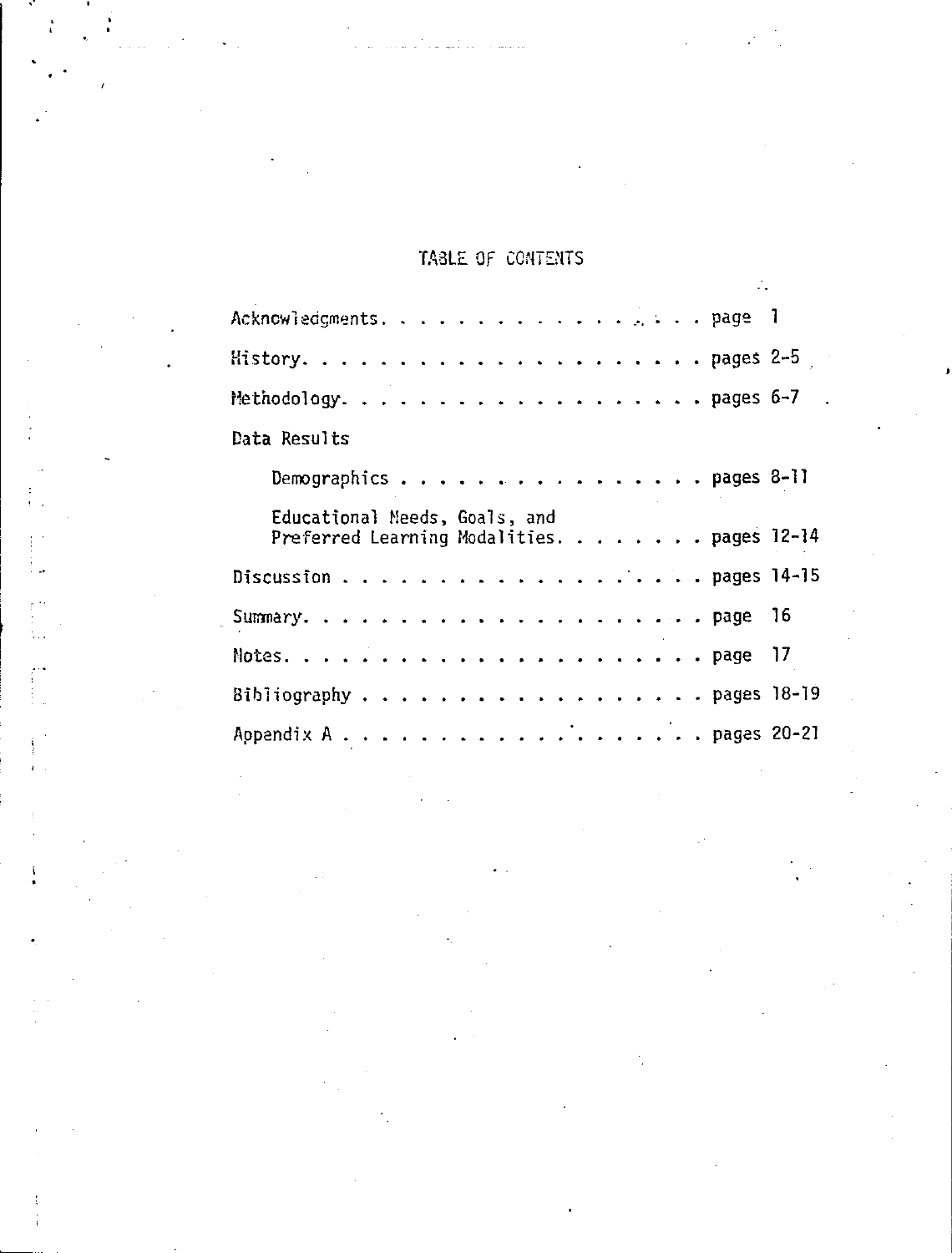# ACKNOWLEDGMENTS

The authors would like to acknowledge the valuable assistance of Mr. K. Kenn Allen of NCVA, Mr. Michael Gaffney of AACJC, Ms. Bobette Reigel of NICOV, and the participants in this study.

This study was made possible by a grant from the Lilly Endowment, Indianapolis, Indiana.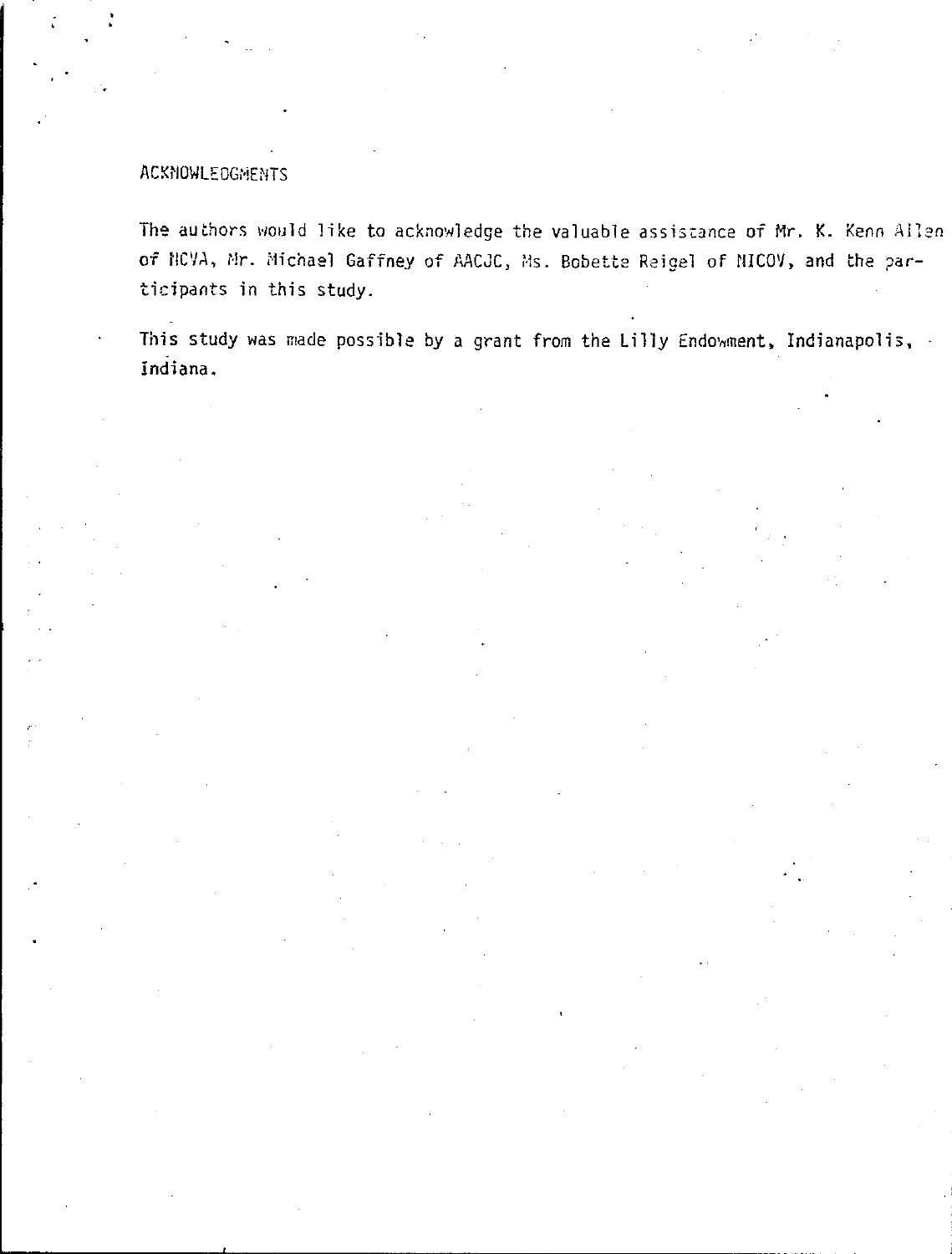#### III STORY

"Volunteer administrators need a professional level education to perfect a philosophy, a body of knowledge, and a discipline to apply skills effectively and ethically."<sup>1</sup> Previous to this study, the interest in specialized education for volunteer administrators was demonstrated by the convening of two national conferences ( in 1970 and 1974) on education for volunteer administrators.

Since the National Learning Resource Center was instituted by the National Information Center on Volunteerism, Inc. in January of 1975, a National Alliance of Volunteerism has been formed by eleven major organizations in the volunteer field. This Alliance will address issues confronting volunteerism today. Two of the eleven issue-oriented Alliance task forces are concerned with education, training, and certification for volunteer administration. As a result of these task forces, the thrust toward specialized education has greatly accelerated.

Six national meetings on education for volunteer administrators have been convened between January and November, 1975. These meeting were held to discuss relevant issues, formulate goals, plan, implement, and evaluate the best actions possible to fill the education, training, and certification needs of individual voluntegr administrators and the growing profession. It has been imperative that these goals be formulated from reliable data defining the real needs for education, training, and certification in the field today.

In the voluntary sector, only intuitive and fragmentary information has been available concerning the educational needs and goals of volunteer leaders. This shortage of objective, reliable data forces goal fonnulations to be based on unverified theories and disputed beliefs. Thus, the leadership of the volunteer movement and educators of volunteer administrators have suffered a greatly reduced ability to plan for the future. <sup>2</sup>

Absence of data stifled other early efforts to address the issue of education for volunteer administrators. The participants in a conference on College Curricula for the Leadership of Human Service Volunteer Programs, convened in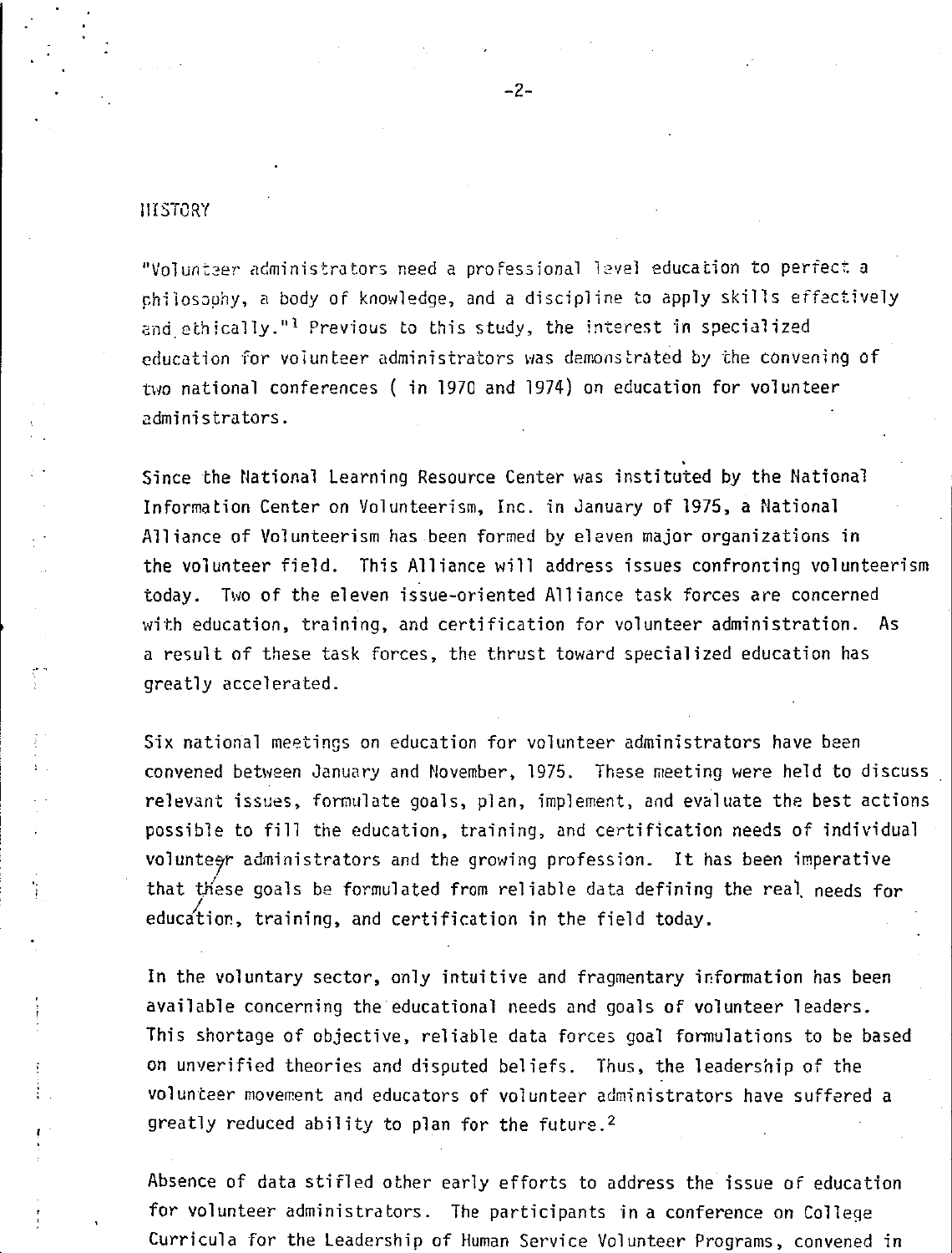Boulder, Colorado by the National Information Center on Volunteerism in November, 1970 identified major implementary issues regarding such college curricula. Among these issues were: (1) What kind of college would be best? (2) From what kind of content area should the curriculum be derived? (3) Should there be more specific courses and curricular content? (4) How can continuing responsibility in the area of education be provided?

The task forces formed to address each issue reported the following: the creation of new schools or departments was not appropriate. Educational programs on volunteer management should be developed from existing curricula which could be used as a starting point to develop an interdisciplinary set of courses based on the needs of the volunteer administrator. Planning for these courses must be done with the volunteer administrator, not for her/him. This conference could conceive of no perfect models without further research. The charge of continuing responsibility for this effort in education could not be dealt with because the effort was not yet identified, nor was an on-going vehicle to receive that responsibility available.<sup>3</sup> This 1970 conference identified specific areas where lack of research data inhibited the planning and thus the implementation of curricula for volunteer administrators.

Since that conference, several researches have been conducted. In 1973, the National Student Volunteer Program conducted a training needs assessment for student volunteer program directors and advisors. That assessment indicated that the top priority learning needs for the group studied were:  $(1)$  how to **be a** trainer; (2) how· to··set·program objectives and manage a program in accordance with program objectives; and (3) how to raise funds.''

Dr. Robert Wilson, University of Michigan, conducted a study of practicing volunteer administrators which explored many phases of attitudes towards volunteerism. The need for preparatory and on-going education for volunteer administrators was clearly expressed.<sup>5</sup>

October, 1974 brought the convening of a conference in Ann Arbor, Michigan entitled, The First National Conference on Education for Voluntary Action. Again, the participants in the workshops indicated a need for research data.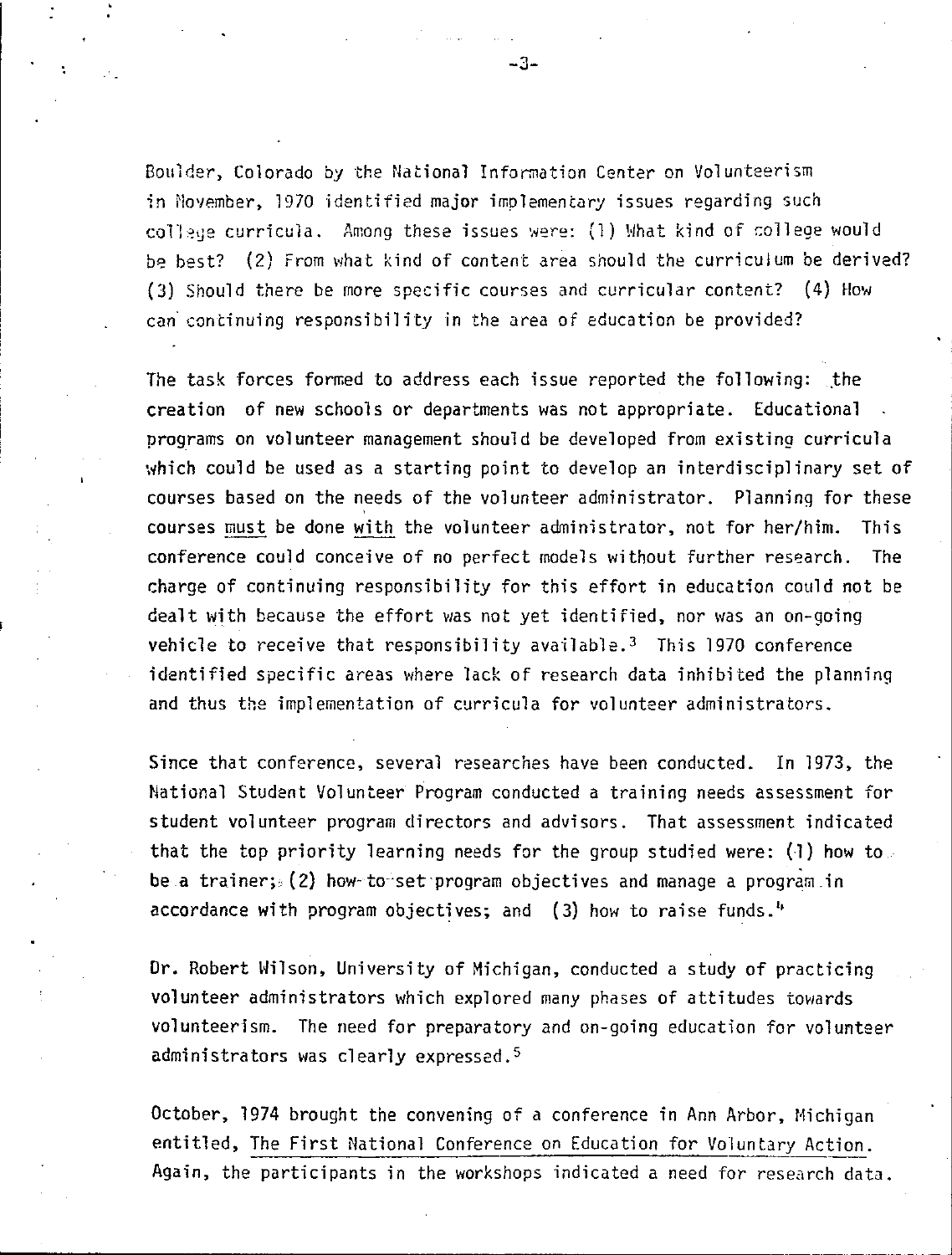The research priorities were ranked as follow:

- (1) Comprehensive information on current volunteer administrators.
- $(2)$  Eata on current and projected career opportunities
- (3) Listings of available learning resources.
- $(4)$  Educational alternatives.<sup>b</sup>

Since this renewed call for research in the area of education for volunteer administrators, Dr. Charles M. Unkovic has conducted a demonstration study in Florida to assess higher educational opportunities in volunteerism. He concluded that most efforts in this area were inadequate. "A search of the **literature does not suggest that there has been any concentrated effort ...** to a systematic approach to the overall problem ... (and) indicates scant information describing any attempts at any types of structural educational endeavors."7

Taken separately or collectively, these research undertakings do not answer the need for data concerning the education of volunteer administrators. Lack of verified theories has led to the airing of disputed beliefs. In Volunteer Service Hews, February, 1974, the Washington State Office of Voluntary Action took a position against the pursuit and encouragement of the development of specialized degree curricula in volunteer administration. $^{\text{8}}$ 

In an editorial response, the Spring, 1974 Volunteers for Social Justice, published by NICOV, stated that although the editor endorsed the need for a creative variety of continuing educational opportunity models, he believes that the alternative for specialized degree programs in volunteer administration should remain and be expanded.

The National Center for Voluntary Action, during a series of workshops conducted in the Spring of 1975, administered workshop evaluations which identified learning needs of volunteer administrators as well as significant demographic information. I<mark>n response to this data, eight</mark> workshops were developed to meet the eight highest indicated learning needs. (The following are listed in randcm order.)

 $-4-$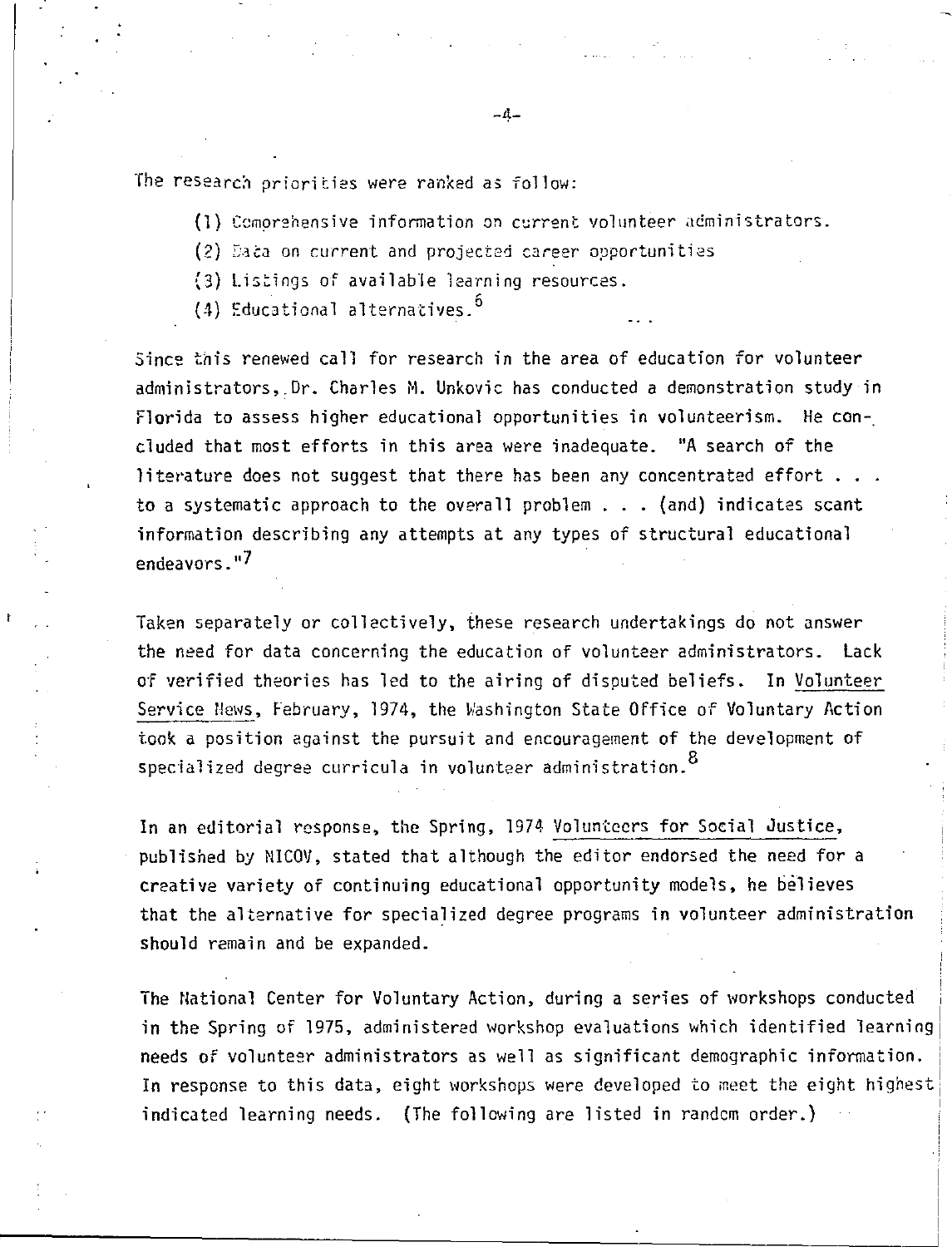(1) information systems.

 $(2)$  How to make the government work for you.

(3) Board development for board and staff.

(4) Planning and conducting a workshop.

(5) Developing administrative skills in personnel management and fiscal cont

(6) The organization process.

(7) Recruiting and retaining low income volunteers.

(8) Guidelines for a curriculum in volunteer administration. <sup>9</sup>

-5-

This list of priority learning needs supports the data presented in this study.

In January of 1975, the National Information Center on Volunteerism responded to this urgent need for data regarding the educational needs, goals, and modalities for implementing educational opportunities in volunteer administration by creating the National Learning Resource Center. The function of this Center is to facilitate information exchange, conduct research in the area of education and training modalities, and develop education and training packages to address the needs indicated by this research. These data answer the demand for research from which goals can be formulated, plans developed, and implementation, evaluation, and follow-up begun. (NOTE: Archival information on research data, conference reports, articles, etc., is available from the Problem-Solving Infonnation Retrieval L'ibrary (PIRL), NICOV, Box 4179, Boulder, Colorado 80302.)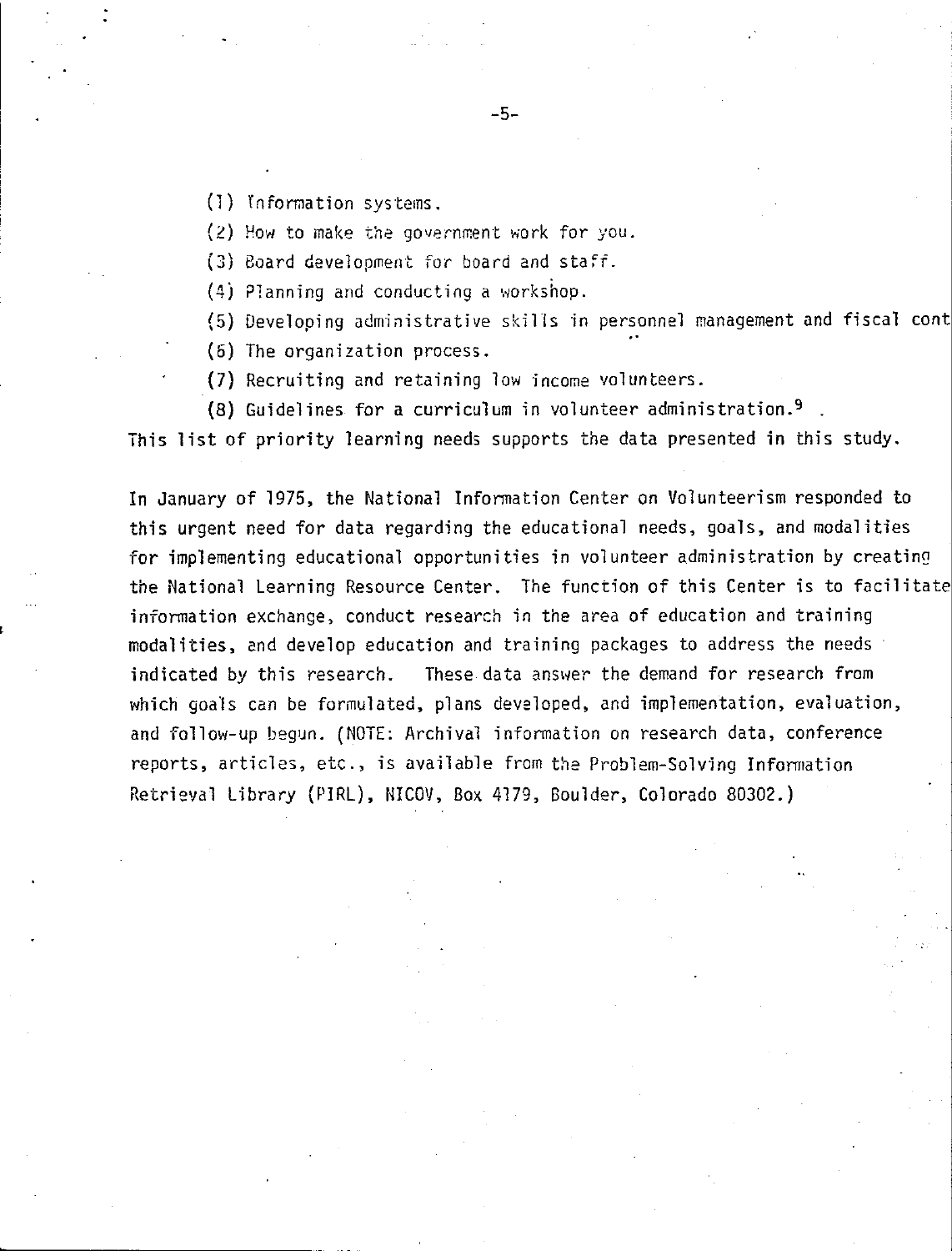#### METilODOLOGY

# Developing and Testing the Instrument

The survey questions were written by the National learning Resource Center staff. The proposed survey was then sent for review to the National Center for Voluntary Action and the Project for Service Learning of the American Association of Community and Junior Colleges. The instrument was pre-tested on 72 attendees at the University of Colorado Volunteer Management Certificate Program's advanced workshop. Since the instrument worked very well, these 72 responses were included in the survey data.

A double postcard survey was developed by the NLRC staff that would increase the available data on the two most vital questions (learning needs and preferred modalities). The postcard survey asked the same two questions on needs and modalities as did the full eleven-page survey.\_ This follow-up effort was necessary due to low survey returns. Further details are presented in the section Survey Response and Survey Follow-up Process.

#### Choosing the Sample

A random sample of the closest approximation of the entire population of volunteer coordinators was considered the most desirable sample. Therefore, a list of Voluntary Action Centers and Volunteer Bureaus was compiled, numbering approximate 250. Each of these agencies was mailed a request for the address lists of directors, coordinators, and supervisors of volunteer programs in their area. Approximately 100 local mailing lists of directors were received from over 30 states representing both urban and rural areas.

Next, 500 addresses were chosen at random from the lists received. An 11-page survey entitled, Educational Needs Survey for the Leadership of Volunteer Programs was mailed with a self-addressed, stamped envelope, program description, and cover letter to each of these 500 addresses.

# Survey Response and Survey Fol low-up Process

Only 40 of these 500 surveys were returned within the eight weeks allotted. (Ten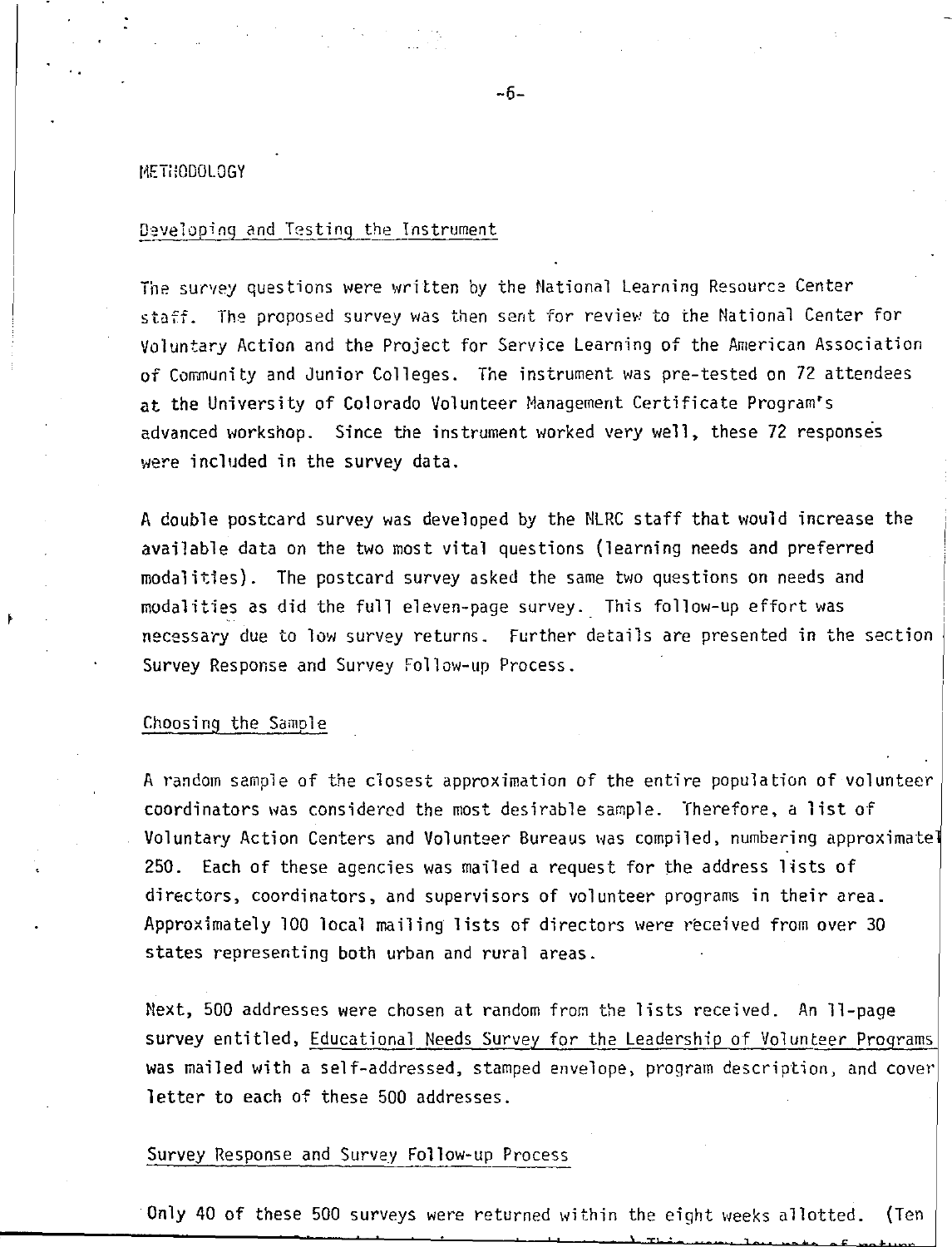was due probably to the extensive length of the survey; however, motivation might also have been a factor. Ten full surveys were administered at a conference of volunteer leadership in Pennsylvania. All ten of these surveys were returned to the researcher.

Eight weeks after the first surveys were mailed, a follow-up process began. This process consisted of two mailings. Two hundred and twenty-five full, 11-page surveys with self-addressed, stamped envelopes, program descriptions, and cover letters, and 225 double postcard, abridged surveys were mailed to the 450 volunteer administrators who had not returned the first survey.

Of these 225 follow-up full surveys, 53 were returned. Sixty-two of the 225 follow-up postcard surveys were returned. At the same time as these 450 followup surveys were mailed, 275 additional postcard surveys were mailed to addresses chosen at random from the 100 mailing lists. The original 500 addresses chosen from the lists had been removed. Therefore, these 275 postcard survey recipients were receiving the survey for the first time. Seventy-seven of these postcards were returned. Mo follow-up was attempted on the 198 unreturned surveys.

A total of 838 people received surveys. Three hundred and twelve people returned the survey. Therefore, the total return was 37 percent. This is an acceptable survey return. Whenever survey returns are less than 100 percent, which is nearly always the case, some bias is introduced into the data through the self-selectivity of the respondents. Moreover, due to the homogeneity of the respondents, if any subgroup were un-, under-, or over-represented, indications are that the results would not have been skewed. (See survey results, page 14)

The sample of 312 is considered a fairly large representation of the total estimated population of 60,000 volunteer administrators, in fact the sample represents .5 percent of the total estimated population. (60,000 does not include volunteer administrators in the religious sector, nor does the sample.) Finally, from available, alphabetical mailing provided by VACs, the sample was drawn in a random manner. It is hoped that in future studies, time and resources will permit more rigorous sampling procedures, however; for purposes of this study, this sample is adequate.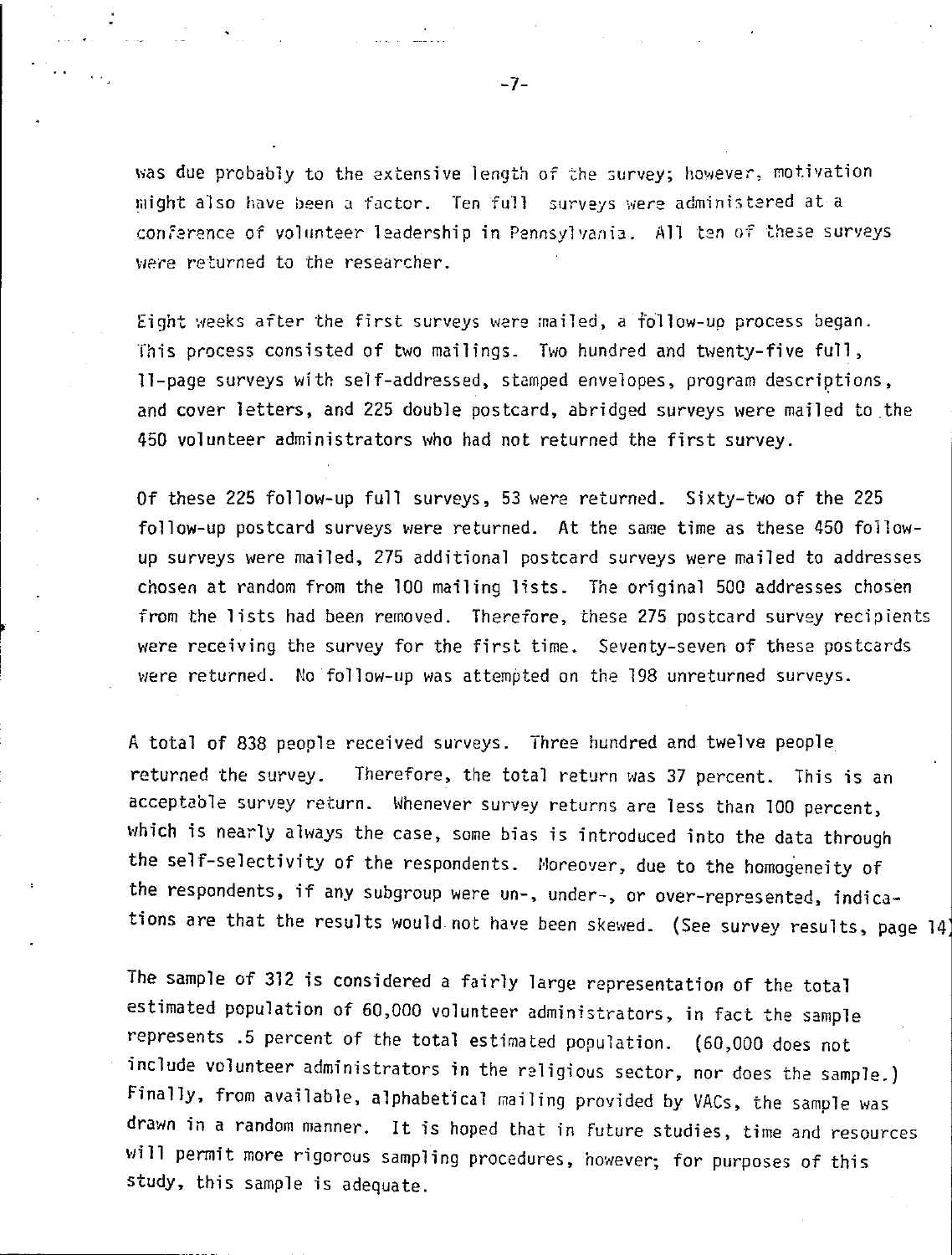# DATA RESULTS

### Demographic Information

 $I = 173$  for all demographic data

Age:

27% of volunteer directors are between 21 and 30 years of age. 25% of volunteer directors are between 31 and 40 years of age. 22% of volunteer directors are between 41 and 50 years of aqe. 14% of volunteer directors are between 51 and 60 years of age. 4% of volunteer directors are over 60 years of age. 8% blank.

The mean age of volunteer directors is 35.

Ethnic Background:<br>74% of volunteer directors are Non-Minority.

3% of volunteer directors are Black.

1.8% of volunteer directors are Chicano.

1.8% of volunteer directors are Jewish .

. 6% of volunteer directors are American Indian .

. 6% of volunteer directors are Oriental.

18% other and blank

# Sex:

**74%** of volunteer directors are women. 26% of volunteer directors are men.

# Geographic Area of Employment:

72% of volunteer directors work in agencies serving an urban area. 28% of volunteer directors work in agencies serving a rural area.

#### Human Service Area Served:

28% of volunteer directors serve the health and hospitals system. .21% of volunteer directors serve the community service system. 18% of volunteer directors serve the criminal justice system. 15% of volunteer directors serve the educational system.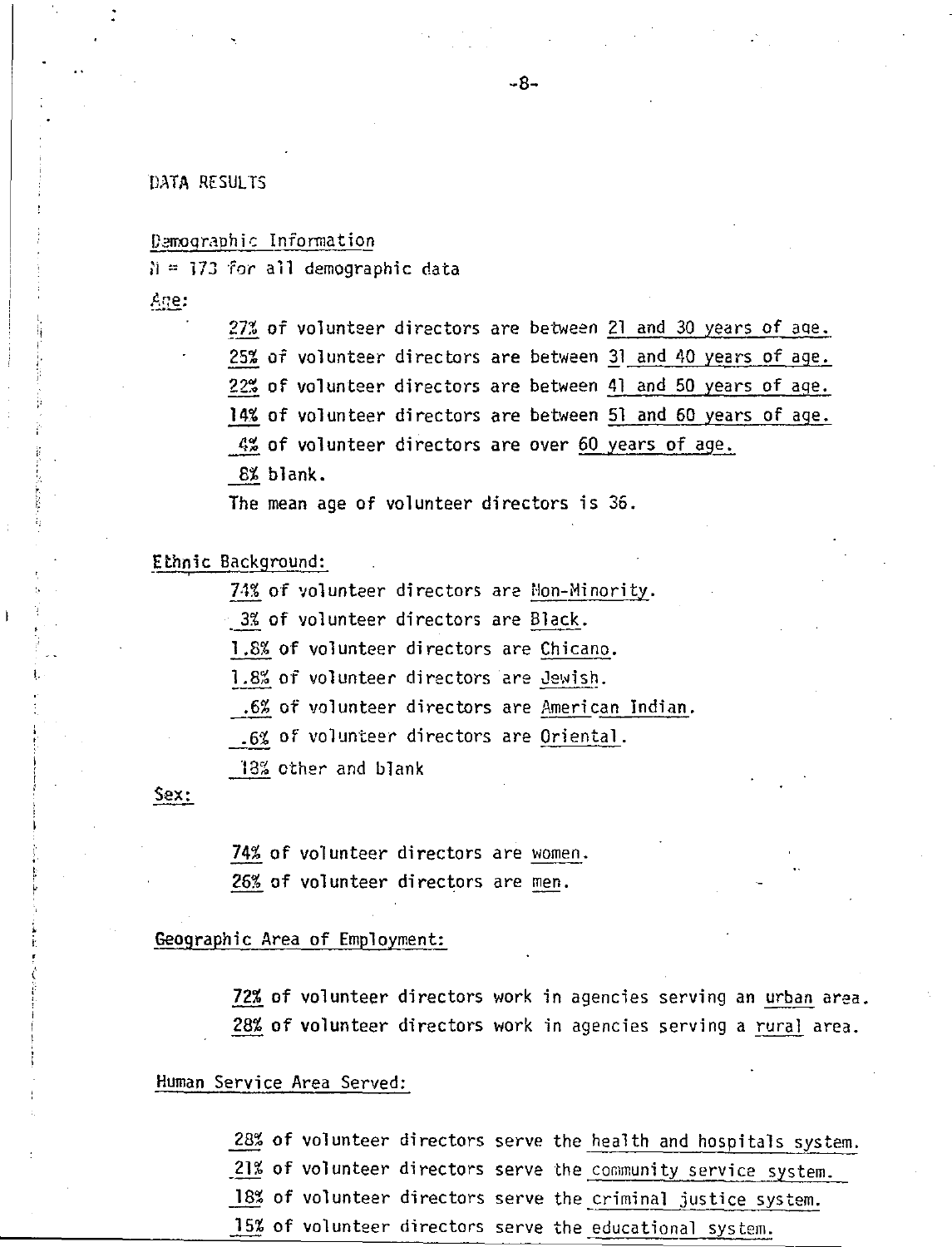### Level of Education:

5% of volunteer directors have 12 years of education. 15% of volunteer directors have 13-14 years of education. 43% of volunteer directors have 15-16 years of education. 24% of volunteer directors have 17-18 vears of education. 7% of volunteer directors have 19 or more years of education. 6% blank.

#### **Area** of Education:

30% of volunteer directors have majored in social sciences. 18% of volunteer directors have majored in humanities. 4% of volunteer directors have majored in business administration. 4% of volunteer directors have majored in technical studies. 2% of volunteer directors have majored in physical sciences. 13% other. 29% blank.

Number of Years in Volunteer Leadership:

- $\frac{56\%}{0.5}$  of volunteer directors have been in roles as leaders of volunteers for<br>0-5 years.
- 22% of volunteer directors have been in roles as leaders of <mark>volunteers for</mark> 6-11 years.
- 11% of volunteer directors have been in roles as leaders of volunteers for 12-17 years.
- $4\%$  of volunteer directors have been in roles as lead<mark>ers of volunt</mark>eers for 18-23 years.
- 7% of volunteer directors have been in roles as leaders of volunteers for more than 23 years.

The average number of years a volunteer director has been in the role as leader of volunteers is 7.2 years.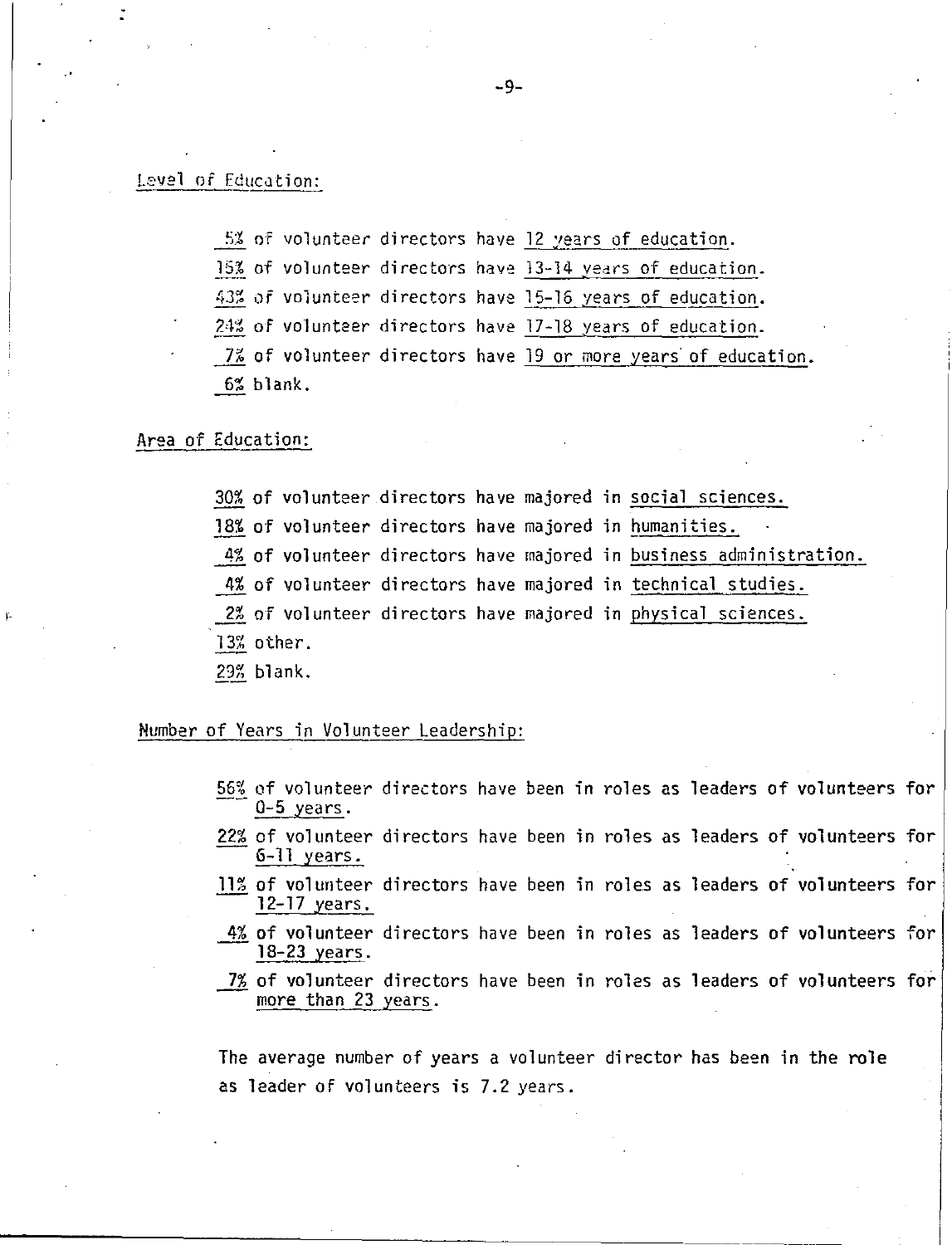Yearly Salary: (AII salaries for part-time work were converted to full-time salary equivalents.)

11% of volunteer directors are volunteers (\$0 per year). 5% of volunteer directors receive  $$5,001 - 7,000$  per year. **14% of volunteer directors receive \$ 7,001 - 9,000 per year.** 29% of volunteer directors receive \$ 9,001 - 11,000 p<mark>er</mark> year. 12% of volunteer directors receive \$11,001 - 13,000 per year. 9% of volunteer directors receive \$13,001 - 15,000 per year.  $1\%$  of volunteer directors receive \$15,001 - 17,000 per year. 4% of volunteer directors receive \$17,001 - 19,000 per year. 3% of volunteer directors receive \$19,001 - 21,000 per year. **12%** Blank

Arithmetic mean is \$9,675.00

#### Titles:

27% of volunteer directors have the title, Coordinator of Volunteer Servic 18% of volunteer directors have the title, Executive or Program Director. 18% of volunteer directors have the title, Director of Volunteer Services. 28% of volunteer directors have "other" programmatic titles such as "social worker", 'thild protection worker", "project manager", etc.

# Participation in Educational Opportunities for Volunteer Administrators:

75% of volunteer directors have participated in educational opportunities' for volunteer leadership. (85% of these thought the educational opportuning worthwhile, 4% of these thought the educational opportunities were not worthwhile, 11% did not evaluate the educational opportunities.} 15% of volunteer directors have not participated in educational opportuni 10% did not respond.

\*Educational opportunities include any education and training events available to the leadership of volunteers.

### Degree Preference:

- 41% of volunteer directors would prefer a generic degree in administratior
- 32% of volunteer directors would prefer a specialized degree in volunteer management.
- 27% did not indicate a preference.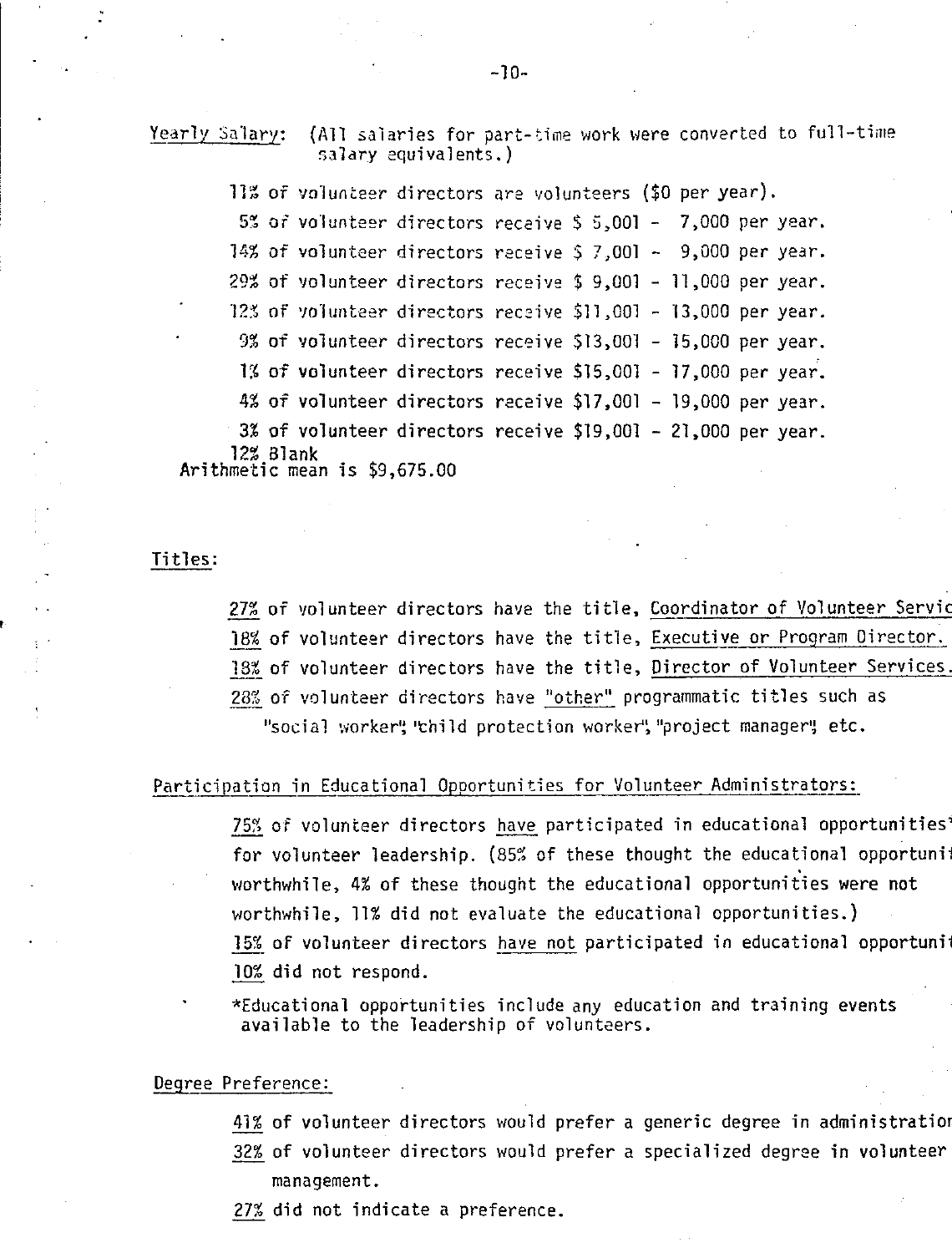The national scope and representativeness of the survey sample allows a demographic profile of the population of volunteer directors to be drawn from this survey.

The average volunteer leader is a 36-year-old, white woman employed by the human service area of health and hospitals in an urban setting. She has completed 16 years of education, with a major in the social sciences. Having been a leader of volunteers for just over seven years, she now has the title of Coordinator of Volunteer Services and receives an annual salary of \$9,675. She has previously participated in educational opportunities for volunteer directors which she considered worthwhile. However, if she decides to attend graduate school she would prefer a generic degree in administration to a specialized degree in volunteer administration.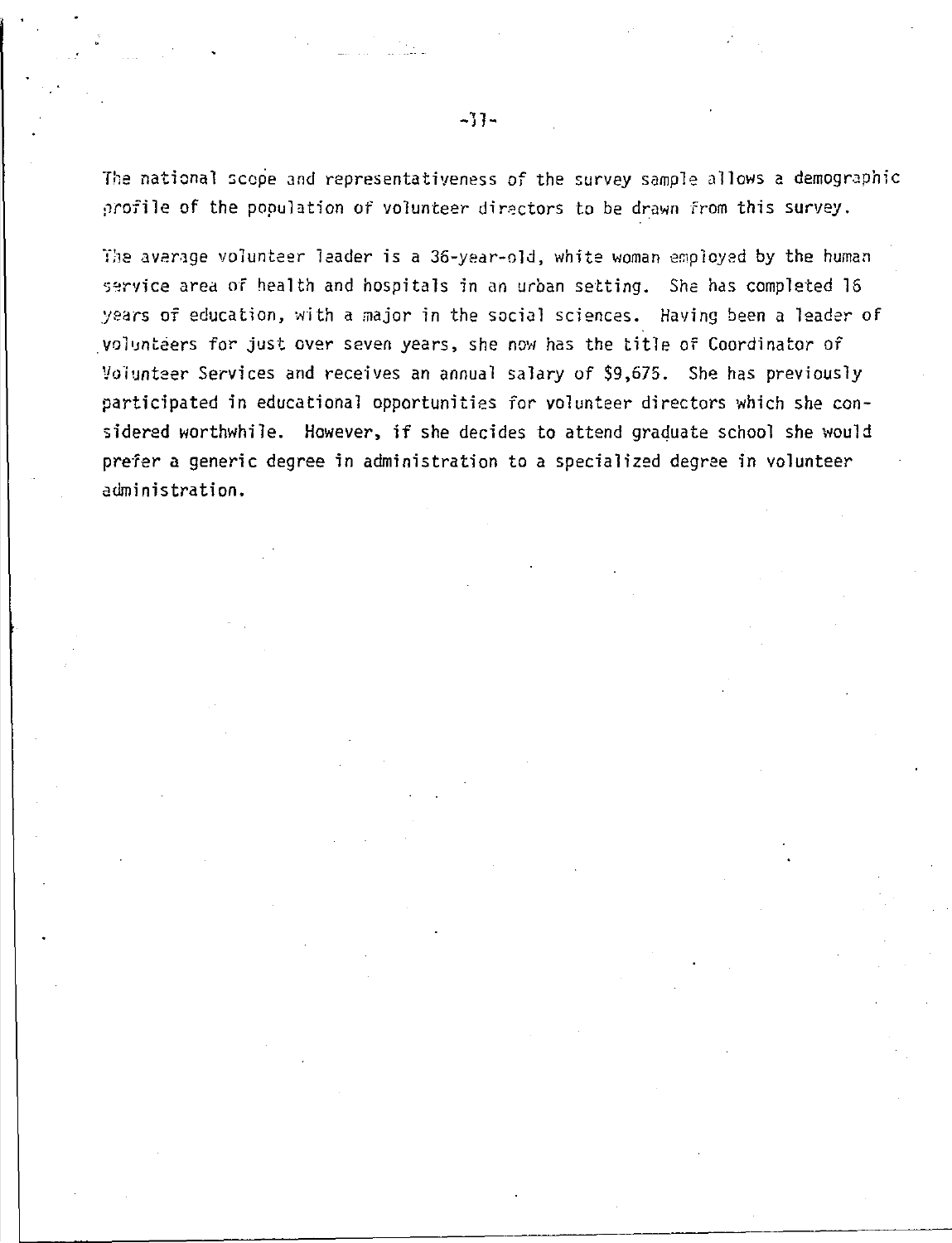# Educational Needs, Goals and Preferred Learning Modalities

The survey concentrated on determing the top priority educational needs, the top priority learning goals and the preferred learning modalities of volunteer directors. Presented below are the percentages of the total response which assigned "top priority" to specific needs, goals, and modalities. The question on educational needs was open ended. The questions on goals and modalities were multiple choice.

| EDUCATION NEEDS                                   | % Response<br>"Top Priority" | PREFERRED LEARNING MODALITIES                                                              | % Response<br>"Top Priority" |
|---------------------------------------------------|------------------------------|--------------------------------------------------------------------------------------------|------------------------------|
| Training Volunteers                               | 18                           | 1-day workshop within driving                                                              |                              |
| Management, Administra-                           |                              | distance of home                                                                           | 15                           |
| tion, and Supervision                             | 18                           | Accessible, cheap or free infor-                                                           | 14                           |
| Recruiting                                        | 16                           | mation services, on demand                                                                 |                              |
| Volunteer & Program<br>Evaluation                 | 10                           | Courses at university & college<br>extension & continuing education<br>divisions           | 9                            |
| Motivation & Retention<br>of Volunteers           | 4                            | Courses at experimental education<br>institutions with competency                          | 9                            |
| Staff/Volunteer Relations                         | 3                            | credit for past experience                                                                 |                              |
| Fund Raising                                      | $\overline{2}$               | Training teams coming into my                                                              | 8                            |
| Other                                             | 15                           | community                                                                                  |                              |
| <b>Blank</b>                                      | 14                           | Courses at adult and continuing<br>education divisions in community<br>and junior colleges | 7                            |
| LEARNING GOALS                                    | % Response<br>"Top Priority" | Consultants to assist my learning                                                          | 7                            |
| Knowledge itself, to<br>do a better job           | 45                           | Media packages for unsupervised,<br>individual study                                       | 6                            |
| Gain a more challenging<br>& responsible position | 15                           | Courses at experimental institu-<br>tions with experiential learning                       | 6                            |
| Gain status & respect<br>at agency                | 9                            | Individual, independent study<br>units experiential mainly at home                         | 6                            |
| Graduate credit towards<br>an M.A.                | 8                            | Small local conferences every 2<br>weeks                                                   | 5                            |
| Gain a better-paying                              |                              | Training tours                                                                             | 3                            |
| position                                          | 6                            | 1-day workshop requiring travel                                                            | 3                            |
| Undergraduate credit                              | c.                           |                                                                                            |                              |

towards an A.A. or B.A. Certification or creden-5 tialing credit Other  $\overline{7}$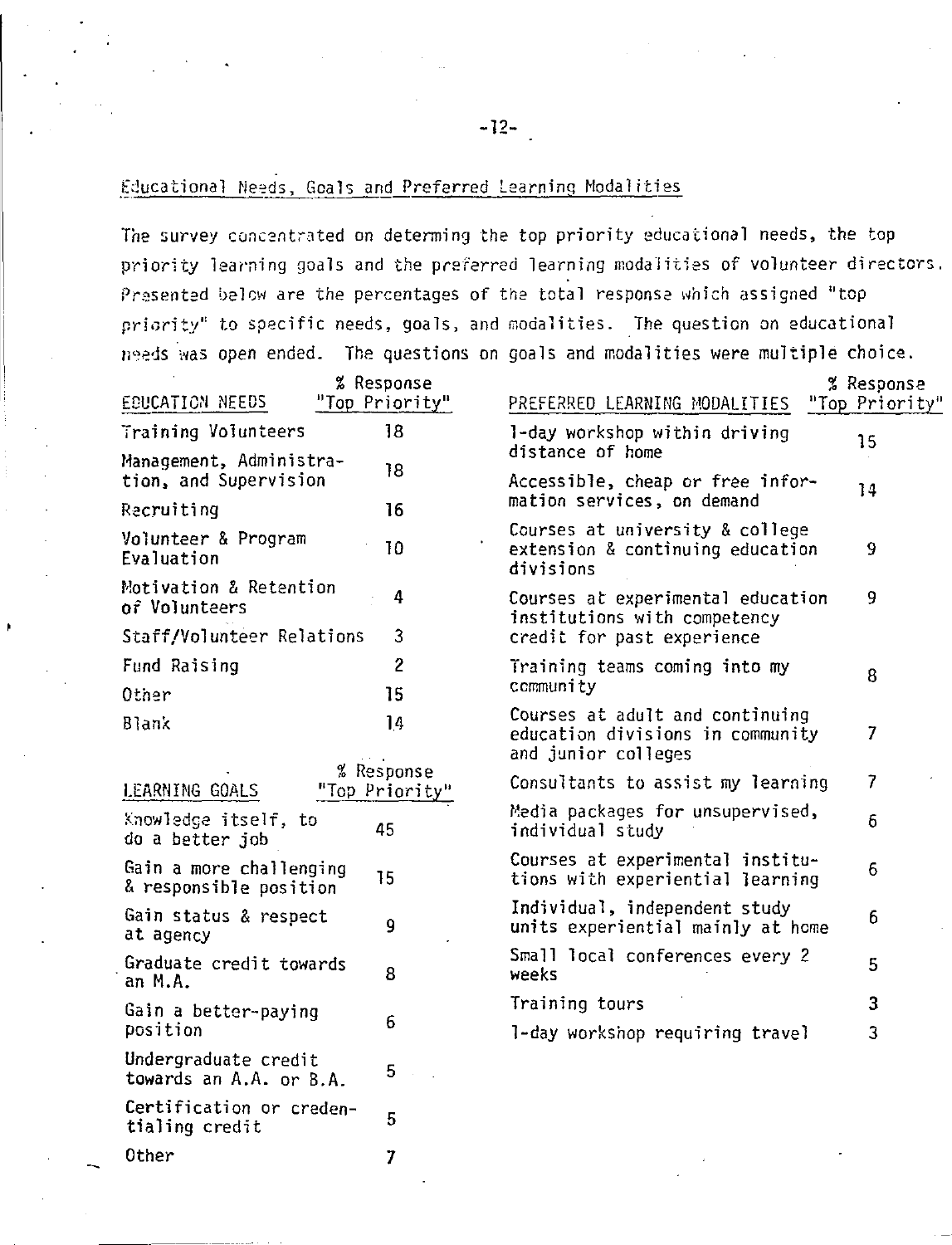# NLRC Learning Need Priorities and Their NCVA Study Counterparts

#### NICOV/NURC Data Categories Roughly Corresponding NCVA Data Categories

Training Volunteers

... Planning and Conducting a workshop

Board Development for Board and Staff

Management, Administration and Supervision

Volunteer & Program Evaluation

Developing Administrative Skills in Personnel Management and Fiscal Contro

Recruiting and Retaining Low Income

Information Systems

Volunteers

The Organization Process

Recruiting

Motivation

Retention of Volunteers

Staff/Volunteer Relations

Fund Raising

(See discussion page 14)

How To make the Government Work For You

The NLRC categories above are roughly prioritized (greatest to least needs). **The** NCVA categories have all been designated top priority needs, with no further prioritizing within these 7 categories.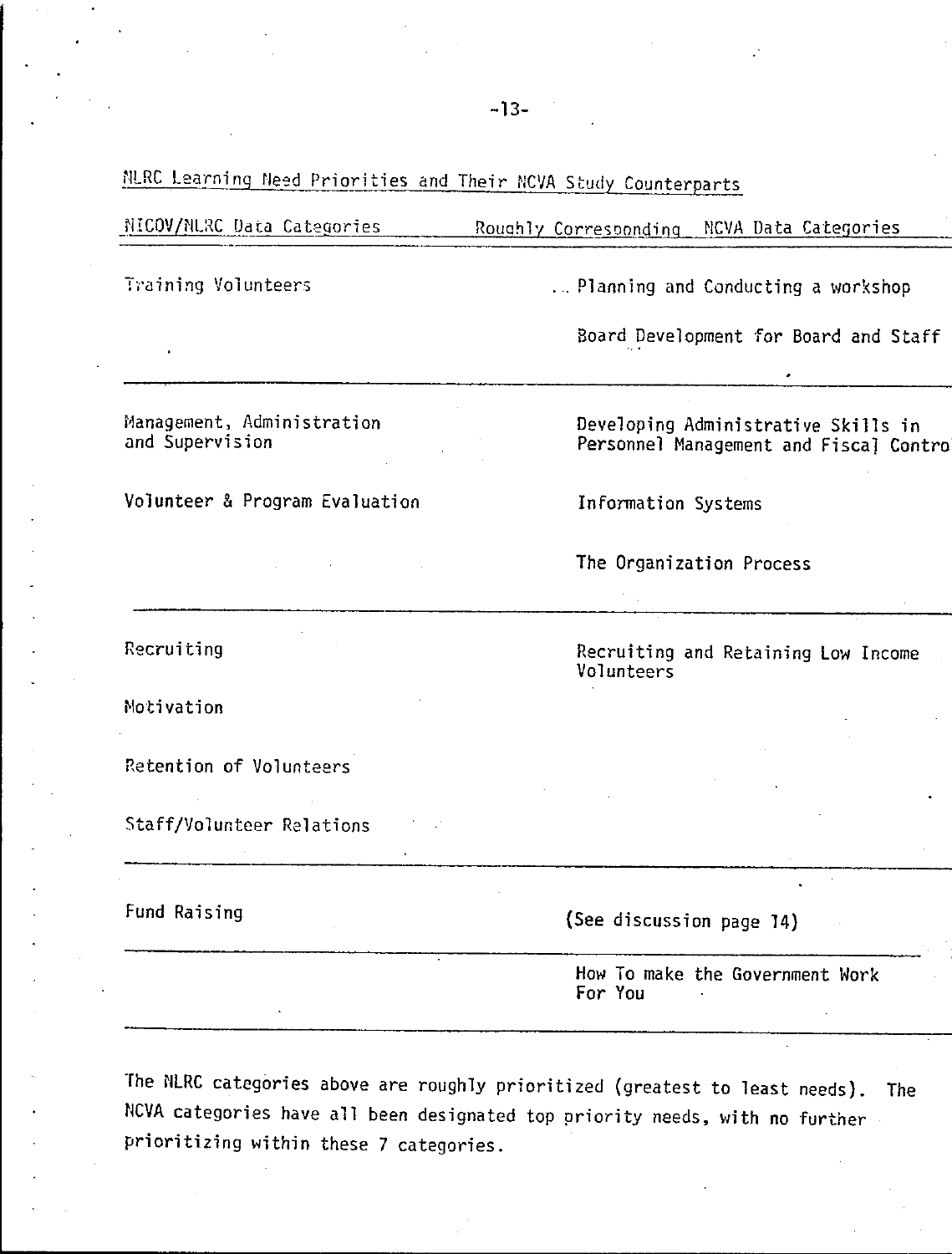The survey resu1ts indicate that:

- 1. The top educational needs of volunteer directors are to develop their skills, knowledge, and attitudes in (a) the training of volunteers; (b) the management, administration, and supervision of volunteers and volunteer programs; and  $(c)$ the recruitment of volunteers.
- 2. The top priority learning goal of volunteer directors is, "the knowledge itself, upgrading my skills, and sensitivities so I can do a better job."
- 3. The preferred modalities of volunteer directors are (a) one-day workshops within driving distance of home and (b) accessible cheap or free infonnation services on demand.

Re-analyzing the survey data for 34 separate respondent characteristics revealed that the top priority learning needs,top priority learning goals, and preferred learning modalities are essentially the same for each of the 34 sub-samples as for the total sample. (See Appendix)

# DISCUSSION

Both the NICOV study and the National Center for Voluntary Action workshop evaluations indicate that the training of volunteers, accessible information, recruitment of volunteers, and administrative and management skills are in the top eight learning needs of volunteer administrators.

Neither of these studies indicated a high priority for grantsmanship/fundraising . as a learning need. In the case of the NCVA work, it is thought that this low priority is due to the fact that the workshops which were evaluated to produce this data had just provided the respondents with l 1/2 days of fundraising information. The low priority attributed to fundraising in the NICOV study contradicts the NICOV workshop evaluations where fundraising has scored an average of  $7.4$  on a scale of  $1.0 - 8.0$  for usefulness (least-most)to the participant.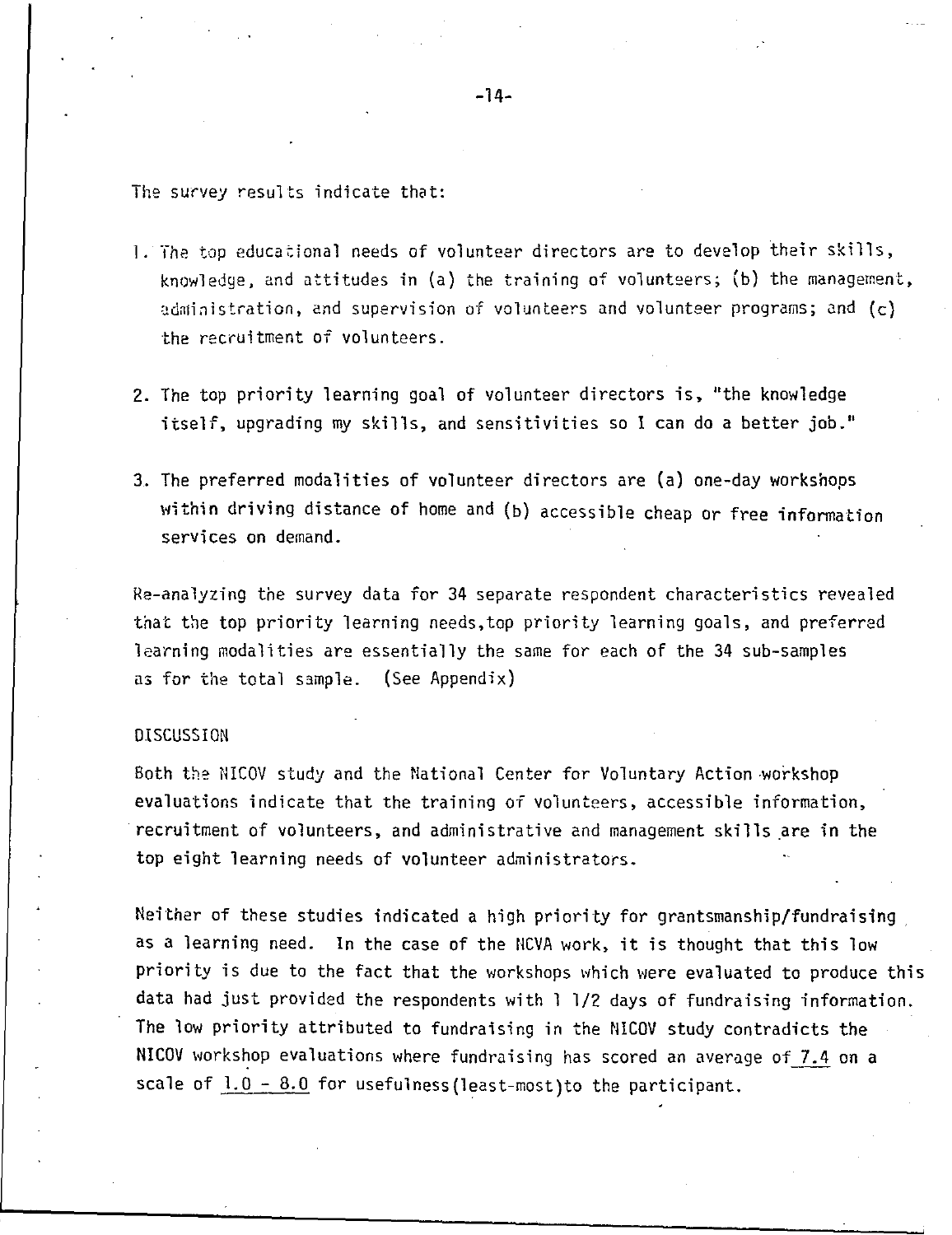The low priority of "certification or credentialing credit" as a learning goal does not seem to support the energy currently being expended in the field to certify volunteer administrators. Perhaps certification is an attempt to respond to the field's interest and enthusiasm for becoming more professional. However, if increased professionalization in the field of volunteer administration is truly a goal toward which the field is striving, then by this data, the typical volunteer administrator would probably understand ''being more professional'' as having more knowledge to upgrade skills and sensitivities in order to do a better job. It would have little, if anything, to do with certification or credentials.

The indication of a high priority need for "accessible, cheap, or free information services on demand" illustrates a definite interface between education and information systems. Developing educational opportunities in volunteer leadership is dependent on information systems for the delivery of current relevant data. Effective utilization of that data could produce further information for dissemination by these information systems. Public accessibility to information systems could also allow individuals to embark on self-education processes.

The NCVA workshop evaluations indicated an interest in curricula for volunteer administration. The 1970 Boulder conference on volunteer administration asked what kind of colleges and what curricular content were best. This study clearly shows that there is a distinct body of knowledge which volunteer administrators need to learn. In addition, the study shows that a tremendous proportion of the people currently in the roles of volunteer administrators are disillusioned. with traditiona education. The rate of "top priority" response to traditional educational institutions and traditional correspondence courses as preferred modalities for learning was so low that these categories were dropped from the study.

According to this study, 75% of volunteer administrators take advantage of education opportunities. If educational experiences can be made available to the whole field, then 75% of an estimated 60,000 people, or 45,500 people, can be expected to participate in education/training experiences for volunteer administrators over the next few years. In order to educate/train this number of people most effectively and  $\cdot$ efficiently, the contents, levels, and modalities of future educational opportunitie should be determined from the learning needs, goals, and preferred modalities frdicated by this study. The field has neither the time, money, or energy to offer ·h•~,or-miss education/training to its professionals.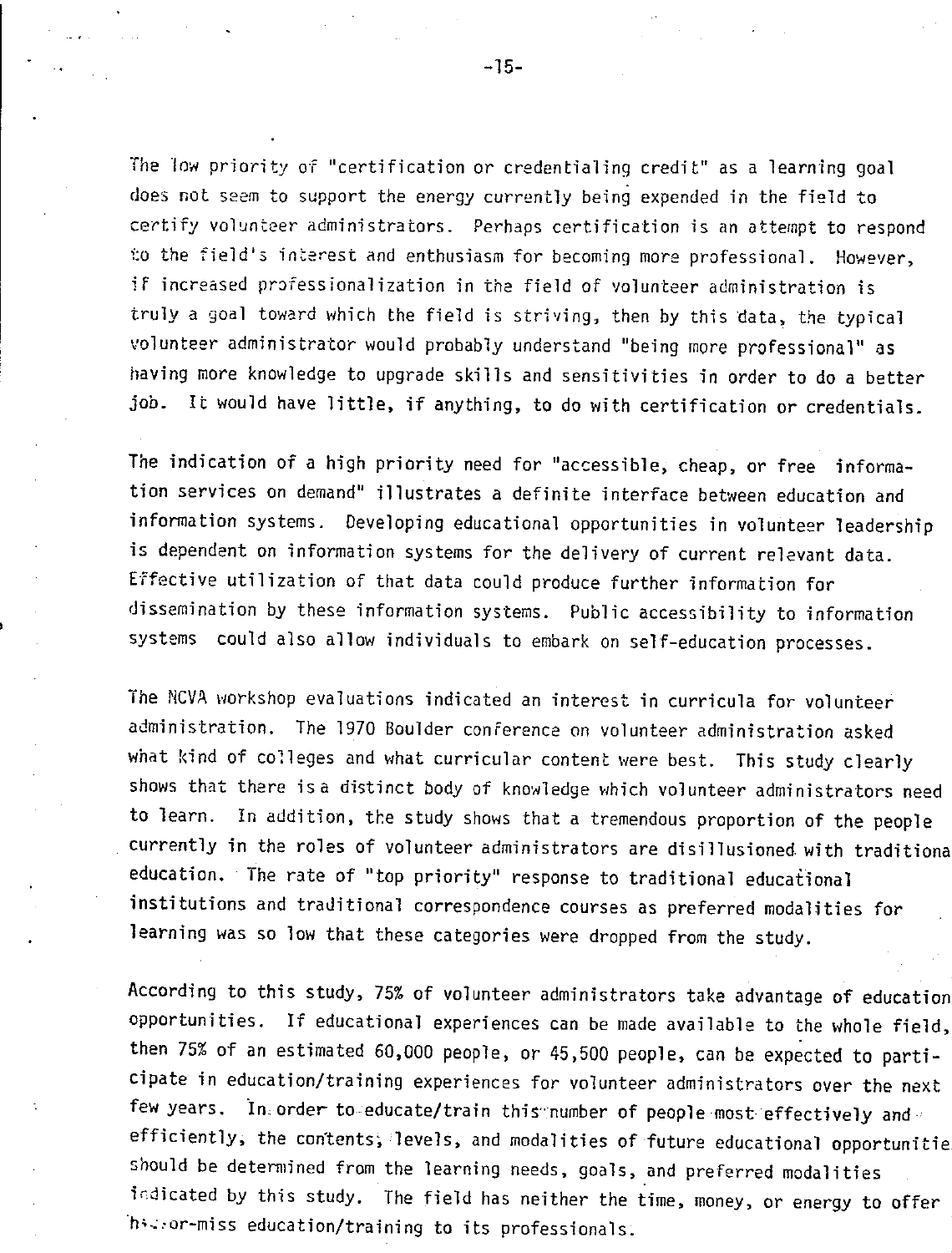#### **SUMMARY**

The steady growth in the number of directors of volunteer programs, the number of educational institutions, and the number of professional organizations involved in the education and training of directors of volunteer programs accentuates the need for coordinated planning at local, regional, and national levels. Planning c0uid not occur in the past because the data base describing who the volunteer directors are, what they need to know, how they can learn best, and their goals for learning was not available.

The National Learning Resource Center of the National Information Center on Volunteerism has developed this data base through administration of a survey designed to determine the educational needs, learning goals, and preferred learning modalities of volunteer directors.

This data base demonstrated that volunteer directors' primary learning needs arethe skills, knowledge, and attitudes necessary to train volunteers. Their top priority learning goal is the knowledge itself, in order to do their jobs better, and they prefer to learn through one-day workshops within driving distance of their homes. The data base will be used by the National Alliance on Volunteerism's Task Forces on Education and Training and Certification in their national planning sessions. It will also be used to determine content level and modality of educatio and training packages for volunteer directors which are being developed by the National Information Center on Volunteerism. ·

This Educational Needs Survey is only one aspect of the National Learning Resource Center's education project. The project has identified over 80 colleges offering education/training for volunteer directors, has been active in the development of sample curricula for volunteer administration, and soon will put into operation a clearinghouse on education information for use by both colleges and learners.

Two follow-up models to this report would be particularly relevant. The first would be a parallel study one or two years later to measure changes in the data reported here. The second model would be a comparative study of the present effectiveness of volunteer leaders and their education and training backgrounds compared to the effectiveness of those same leaders three or four years later when they have taken advantage of present and developing educational offerings.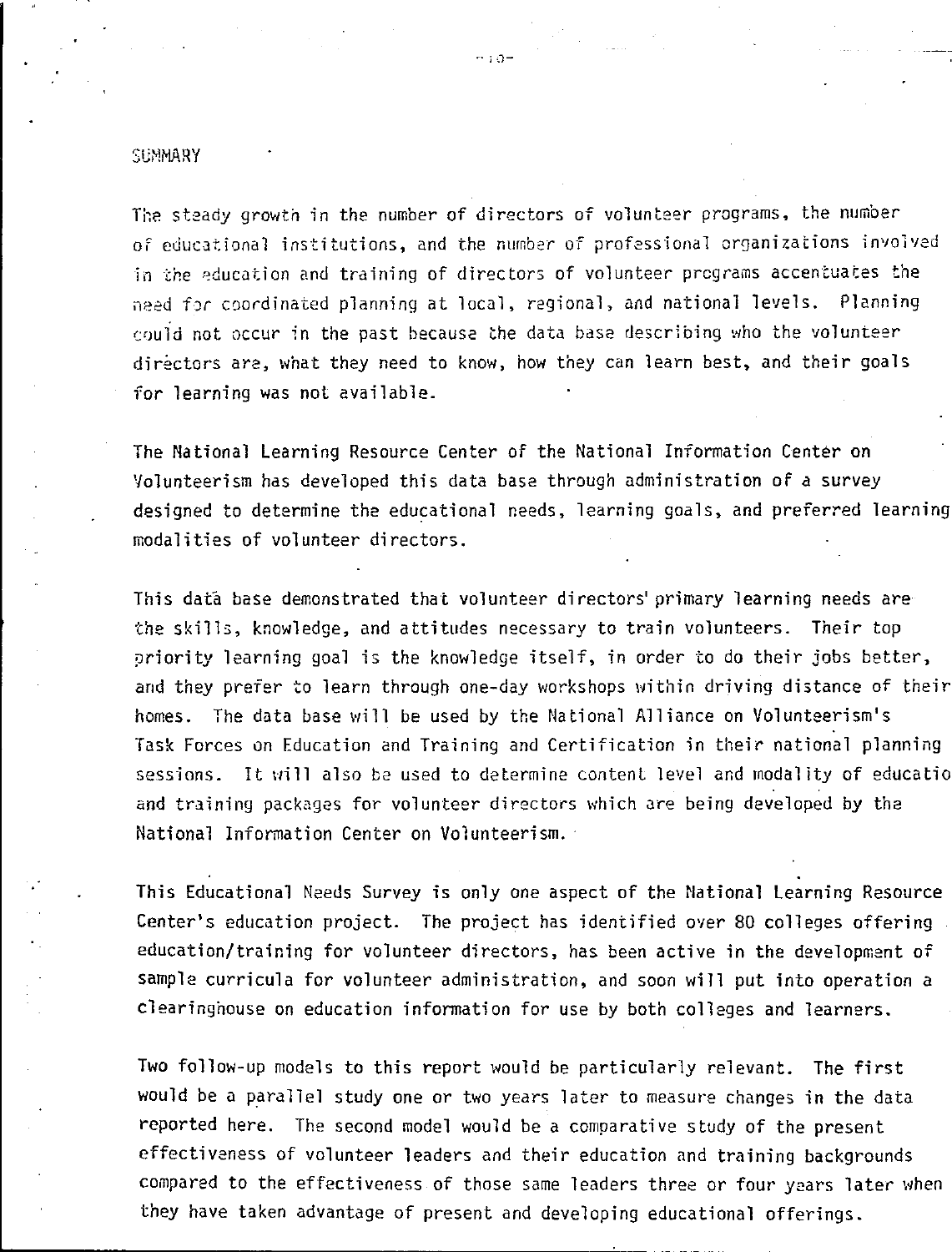# $\frac{\text{normes}}{\text{normes}}$

- (1) Harriet H. Naylor, "The Need for Education in Volunteerism", (unpublished paper, washington, D.C.), p.2.
- (2) David Horton Smith, "The Relevance of Research and Information to Education for Voluntary Action Leadership", Report: First National Conference on Education for Voluntarv Action. (NCVA, Washington, D.C., 1975), P.13-14.
- (3) Judith Berry and Ivan Scheier, College Curricula for the Leadershio of Human Service Volunteer Programs: A Report of a Conference. (NICOV, Boulder, Colorado, 1970).
- (4) Ms. Jeanne Carney, National Student Volunteer Program, (personal communication, Washington, D.C.) November 7, 1975.
- (5) Dr. Robert Wilson, "Brief Survey of Practiioner's Observations and Attitudes About Volunteerism in America," Report: First National Conference on Education for Voluntary Action, (NCVA, Washington, D.C., 1975), p. 18-33.
- (6) Participants of the First National Conference on Education for Voluntary Action, "Recommendations for Educational Development from Participant Workshops," Report: First National Conference on Education for Voluntary Action, (NCVA, Washing ton, D.C., 1975).
- (7) Dr. Charles Unkovic, °College Volunteer Courses: A Contemporary Dilemma", (paper presented at National Council of Crime and Delinquency Annual Conference, Tampa, Florida, 1974)
- (8) "Position Statement on Education Opportunities for Volunteer Program Administration", Volunteer Service News, Vol. IV, No. ii (NCVA, Washington, D.C., February,. 1974).
- (9) Dr. Arlene Schindler, Lecture, (National Center for Voluntary Action, Summer Institute, Washington, D.C., July, 1975).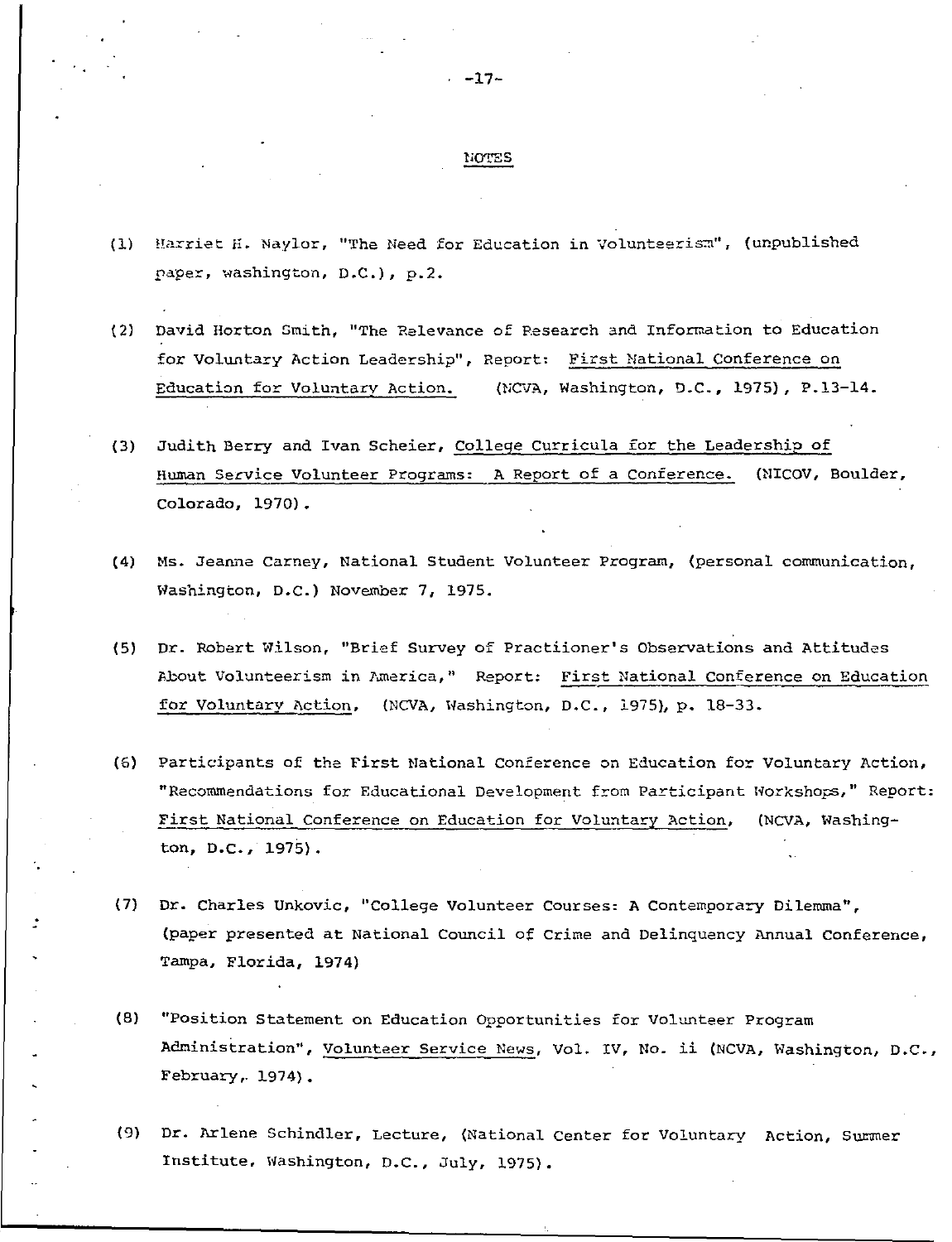#### **BIBLIOGRAPHY**

Azarony, William, Standards for Central Volunteer Coordinating Services, Alexandria, Virginia: United Way of America, Pebruary, 1975.

Berry, Judith and Ivan Scheier, "College Curricula for the Leadership of Human Service Volunteer Programs: A Report of a Conference" Boulder, Colorado: The National Information Center on Volunteerism, 1970.

Carney, Jeanne "Training Needs Assessment Questionnaire for Student Volunteer Program Directors and Advisors", (questionnaire) Washington, D.C.: National Student Volunteer Program, 1973.

Naylor, Harriet, "The Need for Education in Volunteerism", (unpublished paper), Office of Volunteer Development, Health, Education and Welfare, Washington, D.C., 1975.

Naylor, Harriet, "Professional Leadership for Volunteer Development", Social Work Practice, New York, Columbia University Press, 1969.

New Jersey Association of Directors of Volunteer Services. "Directors of Volunteer Services Measure their Career Mobility", Unpublished paper presented to the American Society of Directors of Volunteer Services, Chicago, Illinois: April 1, 1973.

"Notes on Terminal Competencies for a Degree in Volunteer Administration" Mimeographe paper, Boulder, Colorado: National Information Center on Volunteerism.

"Position Statement on Education Opportunities for Volunteer Program Administration", Volunteer Service News, Volume IV, No. ii,, February, 1974.

"Preparing for Careers in Volunteer Administration", The Synergist, Volume 3, #1, Spring, 1974, p 52-53.

Rehnborg, Jane Hootman, "AAVSC Research Questionnaire Results", Unpublished Research Report, Pittsburgh, Pennsylvania: University of Pittsburgh. July, 1975.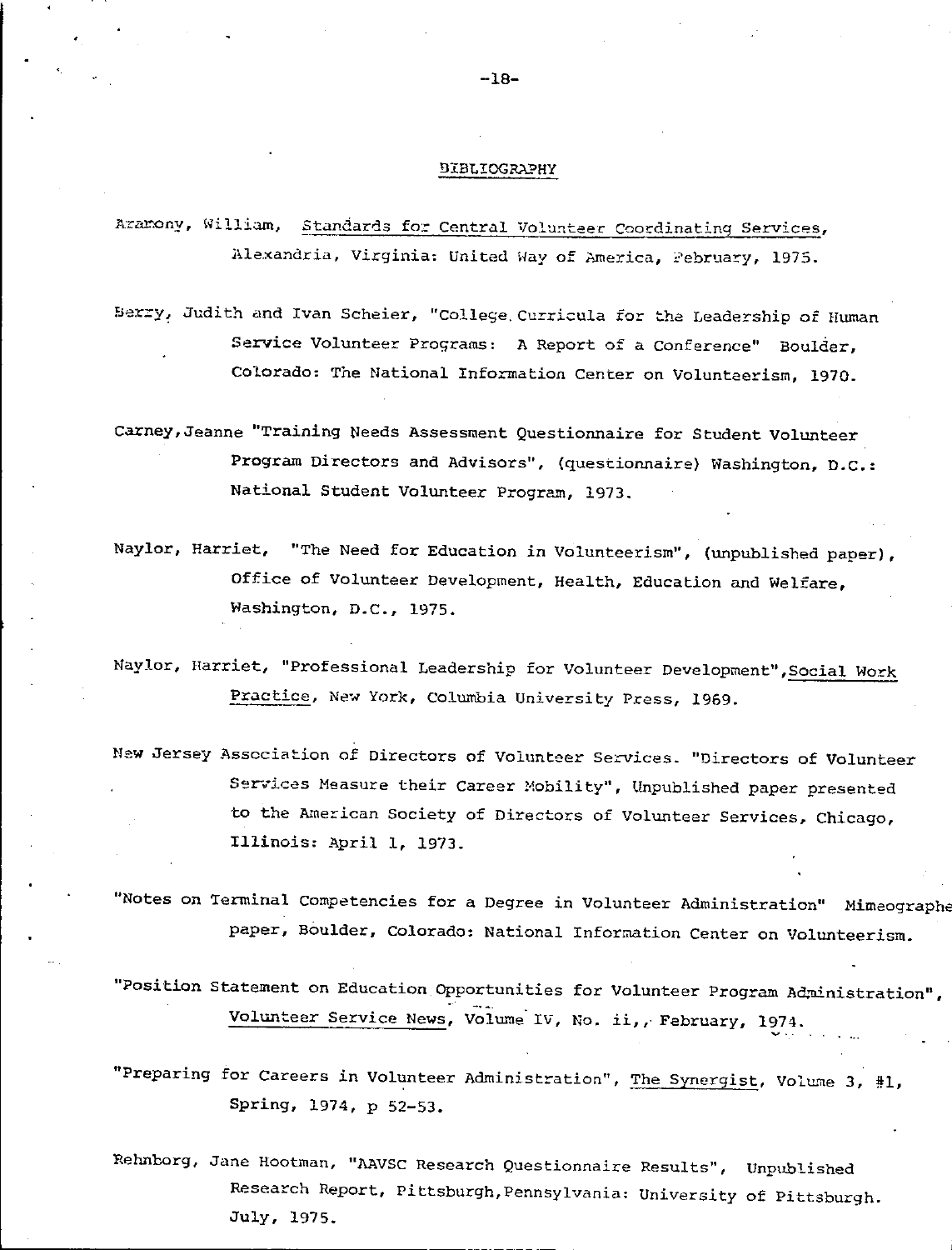Dibliography.........

Report: First National Conference on Education for Voluntary Action, Washington, D.C.: National Center for Voluntary Action, 1973.

Sebbas, Roy, "An Analysis of the Results from the Trends in Continuing Education Needs of State Directors of Offices on Volunteering" Mimeographed Report, Carson City, Nevada: Office of Nevada Voluntary Action, October, 1975.

The Volunteer Coordinator, Whitewater, Wisconsin: University of Wisconsin, Volume I, No. 2.

"Training Coordinators of Volunteer Services: Curriculum Development", Mimeographed paper, Boulder, Colorado: National Information Center on Volunteerism.

Unkovic, Dr. Charles M., "College Volunteer Courses: A contemporary Dilemma", Paper presented at National Council of Crime and Delinquency Annual Conference, Tampa, Florida, 1974.

"A Continuing Education Program for Coordinators of Volunteer Services," Volunteer Administration, Boston, Massachusetts: Northeastern University, Center for Continuing Education, Volume III, i, Spring, 1969.

Weston, Paul, "National Associations Survey," National Association of Volunteer Services in Criminal Justice, Winter, 1975, (mimeographed).